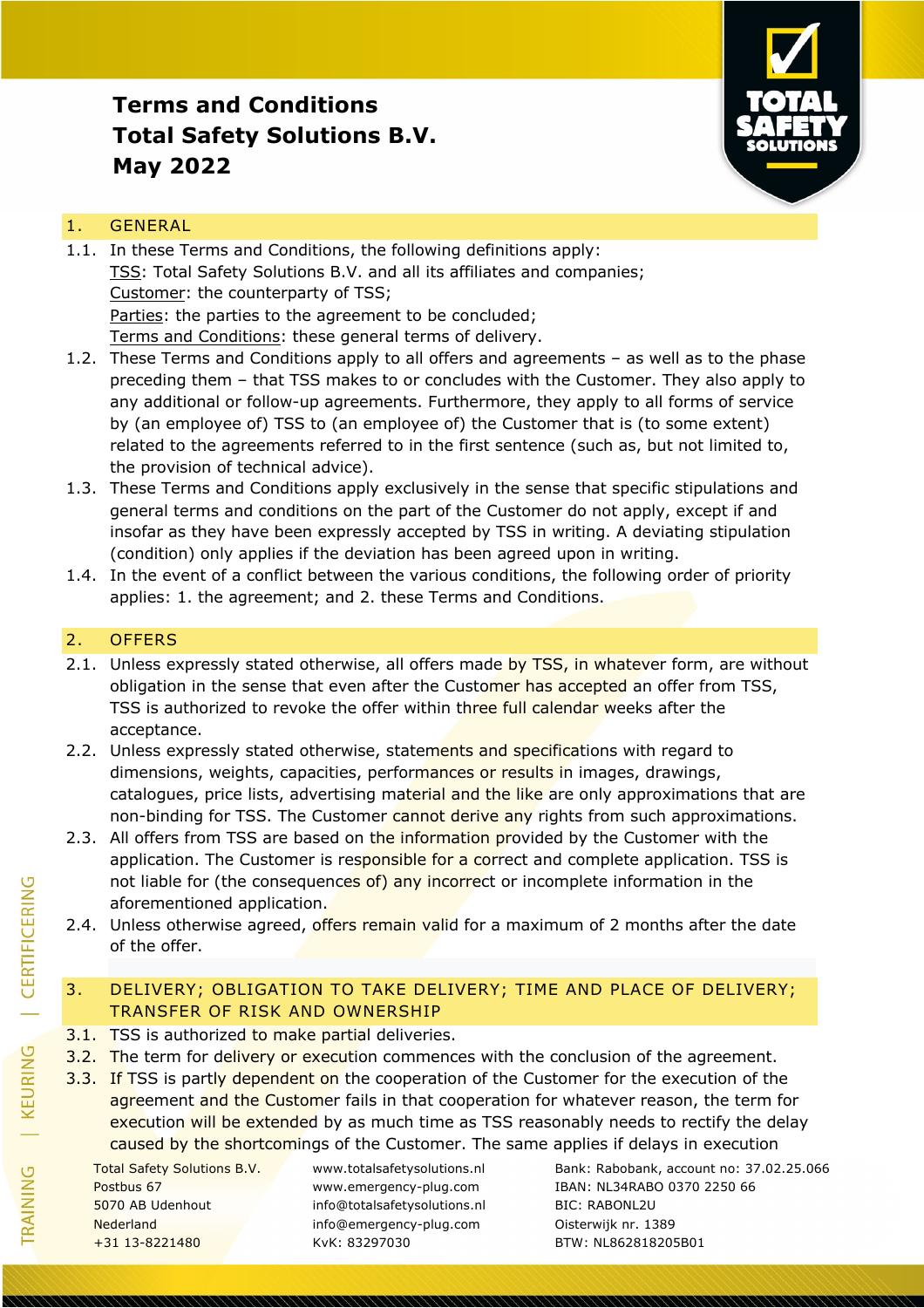

arise as a result of requests from or on behalf of the Customer or a government agency to change, adjust or supplement what has been agreed upon. In addition, the extra costs incurred by TSS in connection with a delay as mentioned above will be borne by the Customer. TSS will only be in default due to the term being exceeded if the Customer sets TSS a reasonable further term in writing after expiry of the agreed term (which term may not be shorter than fourteen calendar days calculated from the day of receipt of the notice) — and TSS also fails to fulfill its delivery obligation within that further term for reasons attributable to TSS.

- 3.4. Unless expressly agreed otherwise, delivery takes place at TSS's location ("ex works").
- 3.5. The risk with regard to an item to be delivered by TSS is permanently transferred to the Customer upon arrival of the item at the place of delivery. If the Customer does not take delivery at the time of delivery agreed between TSS and the Customer for reasons not attributable to TSS, the risk with regard to the item will transfer permanently to the Customer at that time. All costs related to storage and transport, which TSS must incur from the time of delivery referred to in the previous sentence with regard to the item, shall be borne entirely by the Customer.
- 3.6. The ownership of goods delivered by TSS remains with TSS until TSS has received full payment from the Customer of all that which the Customer owes TSS for whatever reason (extended retention of title).
- 3.7. The Customer may only use goods that are still subject to the extended retention of title within the framework of its normal business activities. Under no circumstances may the Customer alienate, rent out or encumber these goods with securities or other limited property rights. If the Customer fails to fulfill any payment obligation, TSS is authorized to take possession of goods that are still subject to extended retention of title without the Customer's cooperation. TSS is not obliged to compensate the Customer for the damage it suffers in connection with the repossession. The costs of repossession and, if necessary, selling the goods will be borne entirely by the Customer. What TSS still has to claim from the Customer is reduced by the economic value the repossessed goods represent to TSS. However, TSS is never required to observe a value that is higher than the price agreed with the Customer for those goods.

### 4. MANUAL; INSTRUCTION

- 4.1. With regard to goods to be delivered, TSS will provide the Customer with information about the construction, operation and handling of the goods in the form of a manual or instruction book.
- 4.2. The Customer is entitled to free instruction, insofar as this has been agreed upon in the relevant agreement.

### 5. DRAWINGS, SOFTWARE, ETC.

5.1. All drawings, images, catalogues, programs (software) and other data, insofar as not being a manual or instruction book as referred to in Article 4, which TSS provides to the Customer, remain the property of TSS and must be returned to TSS at TSS's first

5070 AB Udenhout info@totalsafetysolutions.nl BIC: RABONL2U Nederland info@emergency-plug.com Oisterwijk nr. 1389 +31 13-8221480 KvK: 83297030 BTW: NL862818205B01

Total Safety Solutions B.V. www.totalsafetysolutions.nl Bank: Rabobank, account no: 37.02.25.066 Postbus 67 www.emergency-plug.com IBAN: NL34RABO 0370 2250 66

TRAINING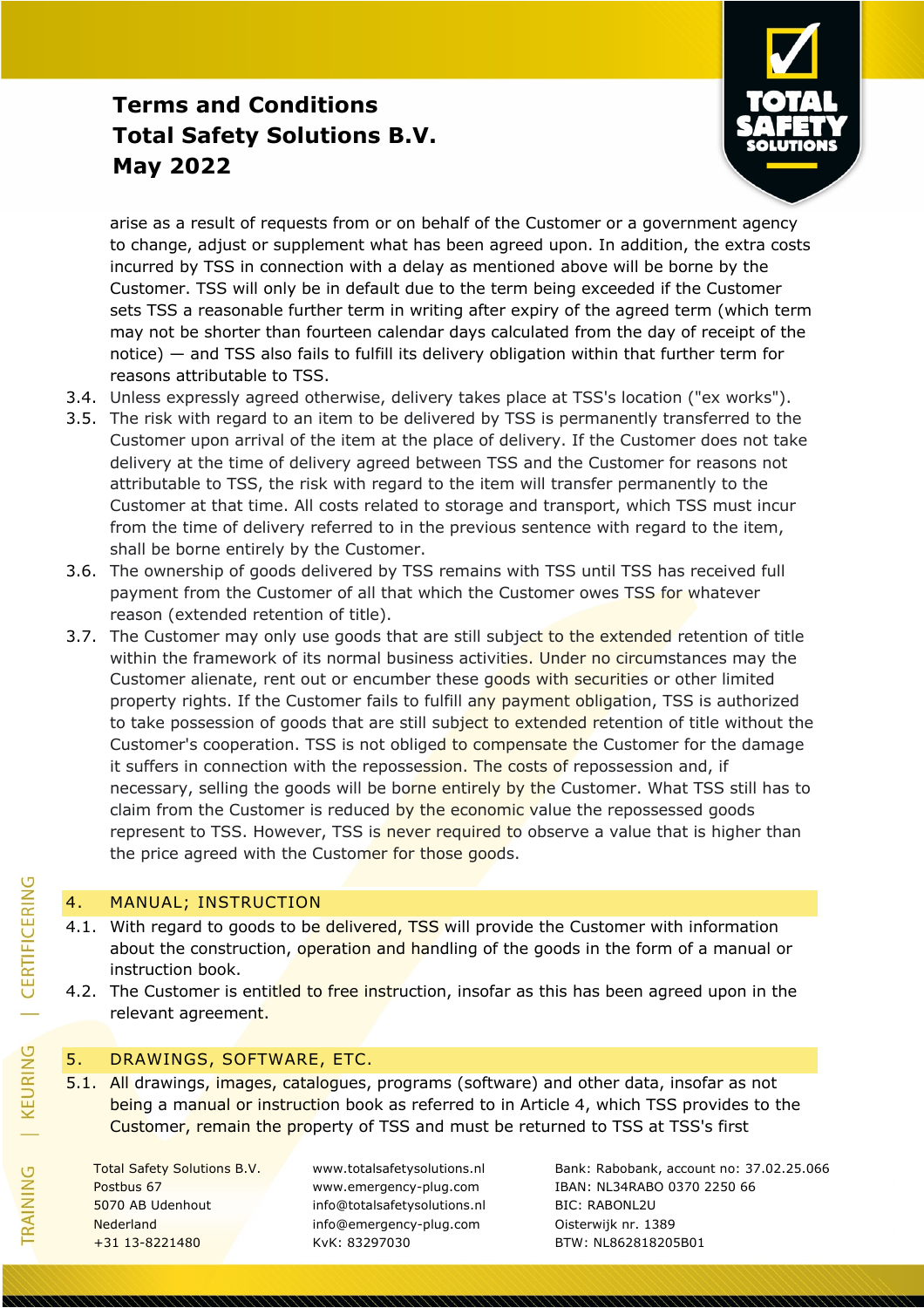

request. Without prior written permission, said data may not be copied or made available to third parties.

### 6. PRICE; PRICE ADJUSTMENT

- 6.1. All amounts stated in the offers, agreements, order confirmations and brochures of TSS are in Euro, exclusive of turnover tax and levies imposed by the government, and in the event that TSS arranges for the transport of goods, also excluding, in any case, the costs related to packaging, transport and insurance. The costs referred to in the previous sentence may be charged by TSS to the Customer in full.
- 6.2. If a price in a currency other than the Euro has been agreed between TSS and the Customer and that other currency decreases in value in relation to the Euro after the time of the last (price) offer from TSS, TSS is entitled to adjust the price insofar as necessary to compensate for the decrease in value that has occurred until the moment of full payment.
- 6.3. Amounts stated in offers, quotes, order confirmations, brochures et cetera of TSS are based on the most recently known cost components. TSS is entitled to pass on changes in taxes, levies, wages, social security charges, exchange rates, material, raw material and energy prices or other circumstances that entail an increase in the costs for TSS, to the Customer.
- 6.4. Prices are subject to typing errors. TSS is not liable for the consequences of typing errors.

### 7. PAYMENT AND FULFILLMENT BY THE CUSTOMER

- 7.1. Insofar as not expressly agreed otherwise, the agreed purchase price must be paid in full within 14 days of the invoice date stated on the relevant invoice, without any discount, by transfer to the bank account specified by TSS. The Customer is not authorized to set off any amounts. TSS is also entitled to send invoices for partial deliveries.
- 7.2. Unless TSS has agreed to postponement or suspension of payment in writing in advance, the Customer is not entitled to postpone or suspend payment of the purchase price, among other things but not exclusively for the reason that the goods delivered or services performed by TSS are, in the opinion of the Customer, faulty.
- 7.3. If the Customer does not fulfill its obligations or does not do so on time, TSS is entitled, without prejudice to its other rights under the law or the agreement and without any notice of default being required:
	- a. suspension of the performance of the agreement in respect of which the Customer is in default, as well as any other agreements with the Customer;
	- b. compensation for all direct and indirect damage suffered by TSS as a result of the Customer's non-compliance. Insofar as the non-compliance consists of non-payment or late payment, said compensation will in any case consist of the statutory commercial interest (as referred to in Section 6:119a of the Dutch Civil Code and 6:120 paragraph 2 of the Dutch Civil Code). The interest is due from the moment that the Customer is in default of payment until the moment that the Customer has fully

5070 AB Udenhout info@totalsafetysolutions.nl BIC: RABONL2U Nederland info@emergency-plug.com Oisterwijk nr. 1389 +31 13-8221480 KvK: 83297030 BTW: NL862818205B01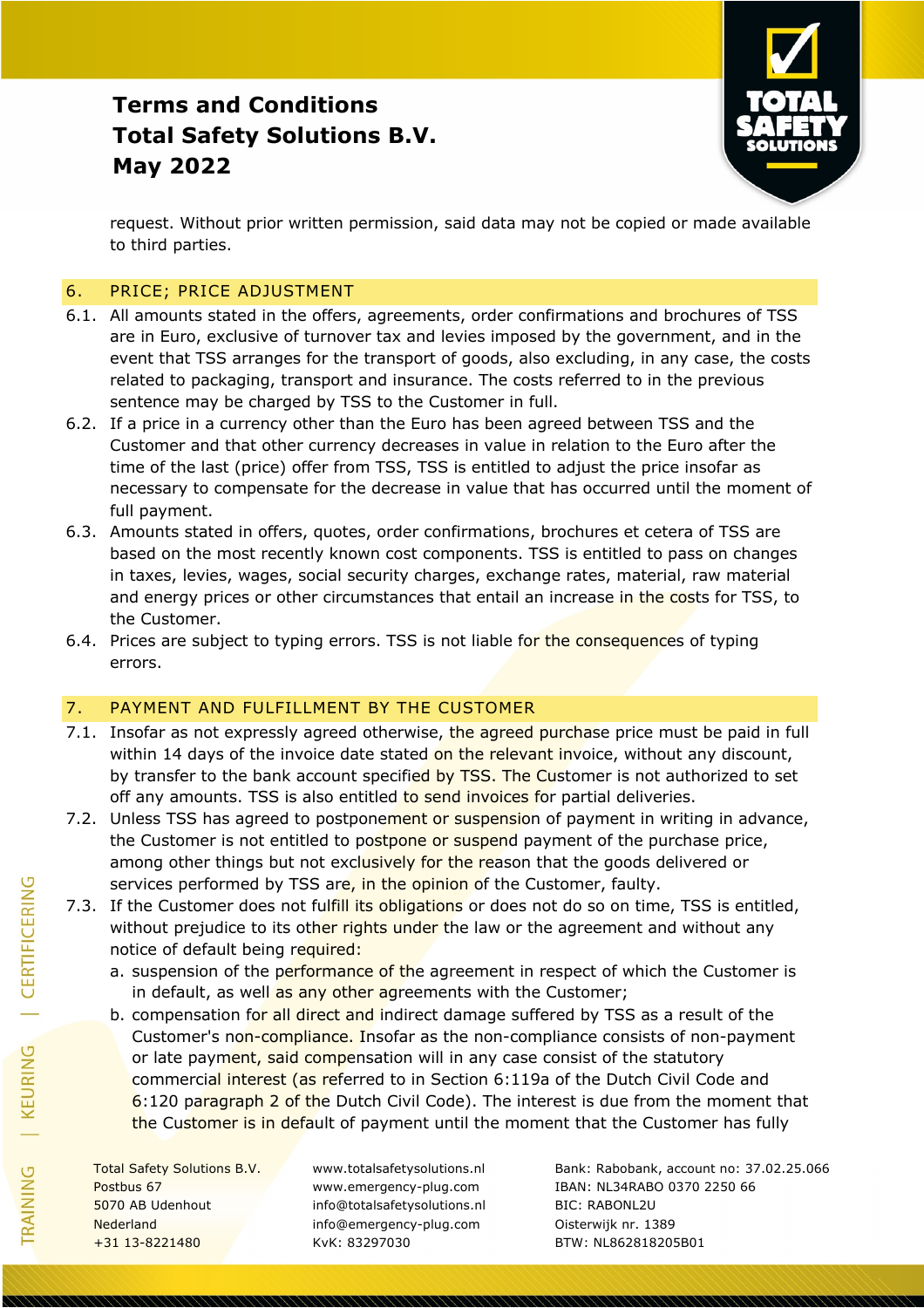

paid what it owes to TSS. Each time after the end of a year, the interest referred to in the previous sentence is also due on the interest already due but not yet paid;

- c. reimbursement of all judicial and extrajudicial costs, the latter costs being deemed to consist of at least 15% of what the Customer has not paid on time.
- 7.4. If TSS has reason to doubt whether the Customer will fulfill its obligations (with the following circumstances on the part of the Customer in any case constituting sufficient reason for doubt: repeated failure to pay; attachment at the expense of the Customer; application for a suspension of payment or moratorium, bankruptcy, starting a WHOA procedure and/or application for debt restructuring (WSNP) by the Customer; shutdown; sale of a substantial part of the shares in the Customer; liquidation of the Customer; sale of a substantial portion of the Customer's assets; a change of control regarding the Customer; or complete or partial cessation of the Customer's business) all that which the Customer owes to TSS becomes immediately due and payable and TSS is authorized to suspend the fulfillment of its obligations until fulfillment by the Customer, including full payment, has been completed or if - to the satisfaction of TSS - sufficient security has been provided for the payment. If full payment or adequate security is not provided within 14 calendar days after TSS's request to that effect, TSS is authorized to rescind (*ontbinden*) the agreement in question without any obligation to pay compensation to the Customer and without prejudice to its right to compensation for suffered and/or damage yet to be suffered.
- 7.5. Any claims of the Customer against TSS are not transferable. This provision has effect under property law (*goederenrechtelijke werking*) in accordance with Section 3:83(2) of the Dutch Civil Code.

#### 8. Assembly, installation and/or commissioning

- 8.1. If TSS delivers goods, TSS will only take care of the assembly, installation and/or commissioning if and insofar as this has been expressly agreed upon.
- 8.2. If and insofar as TSS takes care of the assembly, installation and commissioning, the following applies:
	- a. The Customer shall provide all cooperation necessary to enable TSS to carry out the assembly, installation and/or commissioning in a timely and proper manner. The Customer shall in any event ensure in a timely manner: good and safe access to the workplace, if necessary, also outside the Customer's usual working hours; permits, insofar as required for the execution of the work; an place of unloading as well as sufficient storage space, covered and lockable if necessary; the required energy, water, fuels and lubricants and, unless otherwise agreed, the necessary ladders, scaffolding and other auxiliary materials to be designated by TSS.
	- b. The Customer shall ensure that all work that TSS must build or expand upon during the assembly, installation and/or commissioning and which has not been agreed to be performed by TSS - for example all dismantling work and all electrician and plumbing work, all groundwork, masonry, foundation work, carpentry and painting and all other construction activities, are carried out in a timely and proper manner. The Customer

5070 AB Udenhout info@totalsafetysolutions.nl BIC: RABONL2U Nederland info@emergency-plug.com Oisterwijk nr. 1389 +31 13-8221480 KvK: 83297030 BTW: NL862818205B01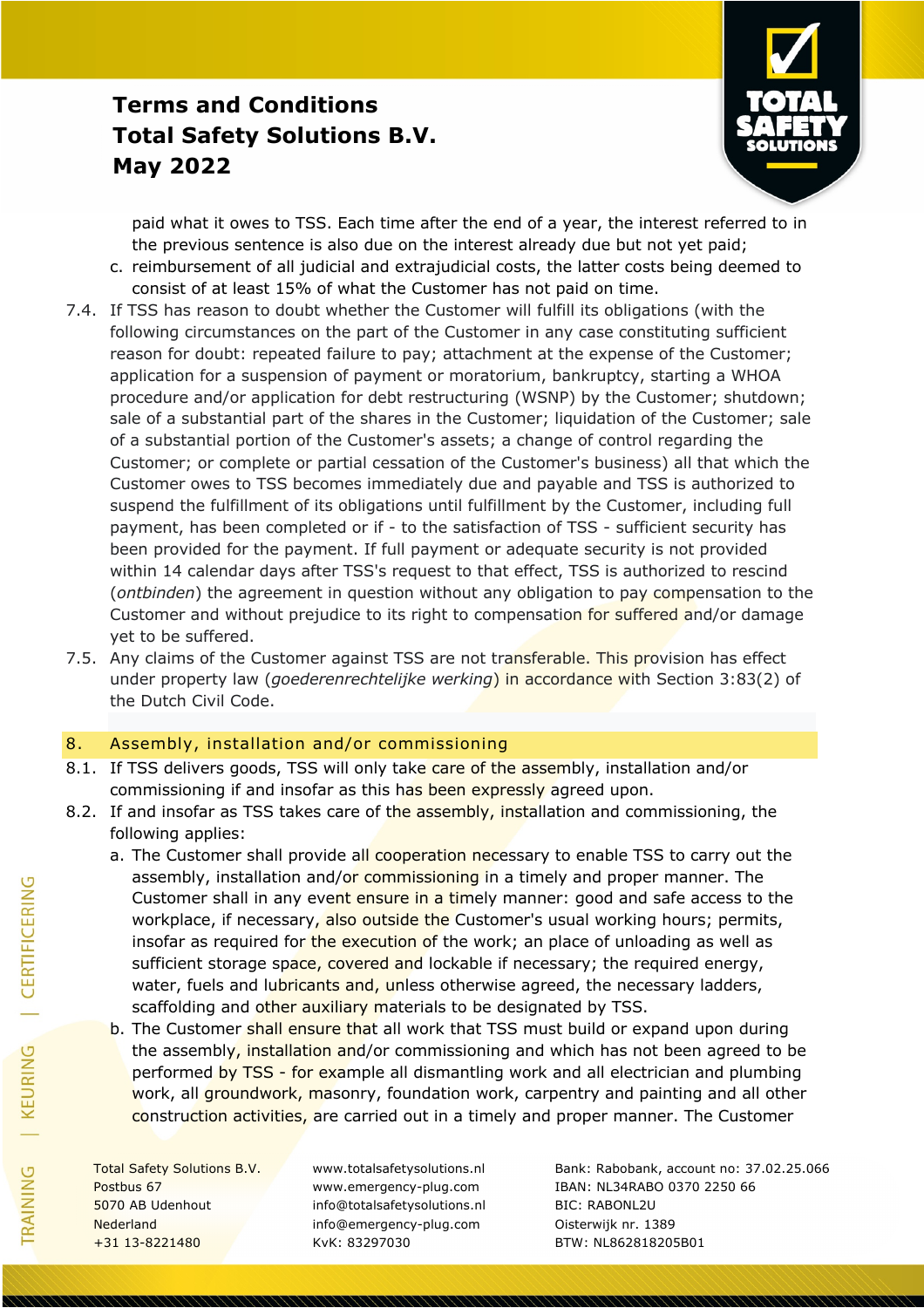

will regularly consult with TSS and provide it with all information necessary for proper coordination of the mutual activities.

c. The Customer shall provide all cooperation to achieve and maintain safety in the workplace, also taking into account the applicable legal and company regulations. In particular, the Customer is responsible for facilities in connection with fire.

#### 9. QUALITY; EXAMINATION; REPAIR OF DEFECTS; USAGE

- 9.1. TSS delivers goods and performs work that comply with the quality requirements that have been expressly agreed and with the legal regulations in force in the Netherlands at the time of the last offer from TSS. If TSS becomes aware of new relevant legal regulations in the Netherlands after its last offer but before delivery, TSS will notify the Customer of this. Any adjustment of the goods to be delivered or services to be performed by TSS will take place in mutual consultation. The delivery term will be adjusted to the extent necessary and the additional costs for TSS resulting from the adjustment will be borne by the Customer. Insofar as quality requirements have not been expressly agreed with regard to the goods to be delivered or services to be performed, the quality of the goods and services to be delivered shall not fall below the good average quality.
- 9.2. After delivery of the goods or after the notification by TSS to the Customer that it has completed the agreed work, the Customer must check the goods and/or work as soon as possible, but in any case, within 10 working days after the delivery or the notification from TSS for completeness and soundness. Shortages and/or defects - (each being noncompliance with what has been agreed) - that the Customer could have discovered during a careful check during the period referred to in the previous sentence or that the Customer has discovered but subsequently has not notified TSS of in writing within 21 calendar days after delivery or the notification of TSS, the Customer can no longer make a claim against TSS. This also applies in the case of partial deliveries.
- 9.3. Shortages or defects, which become apparent during the inspection referred to in 9.2 and which have been reported in writing to TSS in good time, as well as shortages or defects that could not have been discovered during the inspection referred to in 9.2 but still come to light within six months after the delivery of the relevant goods or completion of the relevant work and are reported to TSS in writing within 10 calendar days from the discovery, will be rectified by TSS as much as possible by supplementing or  $-$  at the discretion of TSS – repair or replacement. Insofar as not stated otherwise in 9.4 below, this cancellation will be at the expense of TSS. The right to complain expires at all times 7 months after the delivery of the relevant good or the completion of the relevant work.
- 9.4. With regard to the rectification of shortages and defects, the following provisions also apply:
	- a. TSS will make every effort to carry out the rectification as soon as possible in the given circumstances. The Customer will fully cooperate in this regard.
	- b. Rectification will, as much as possible, take place in a location to be designated by TSS for that purpose. The transport of the goods to and from that location are at the expense and risk of the Customer.

5070 AB Udenhout info@totalsafetysolutions.nl BIC: RABONL2U Nederland info@emergency-plug.com Oisterwijk nr. 1389 +31 13-8221480 KvK: 83297030 BTW: NL862818205B01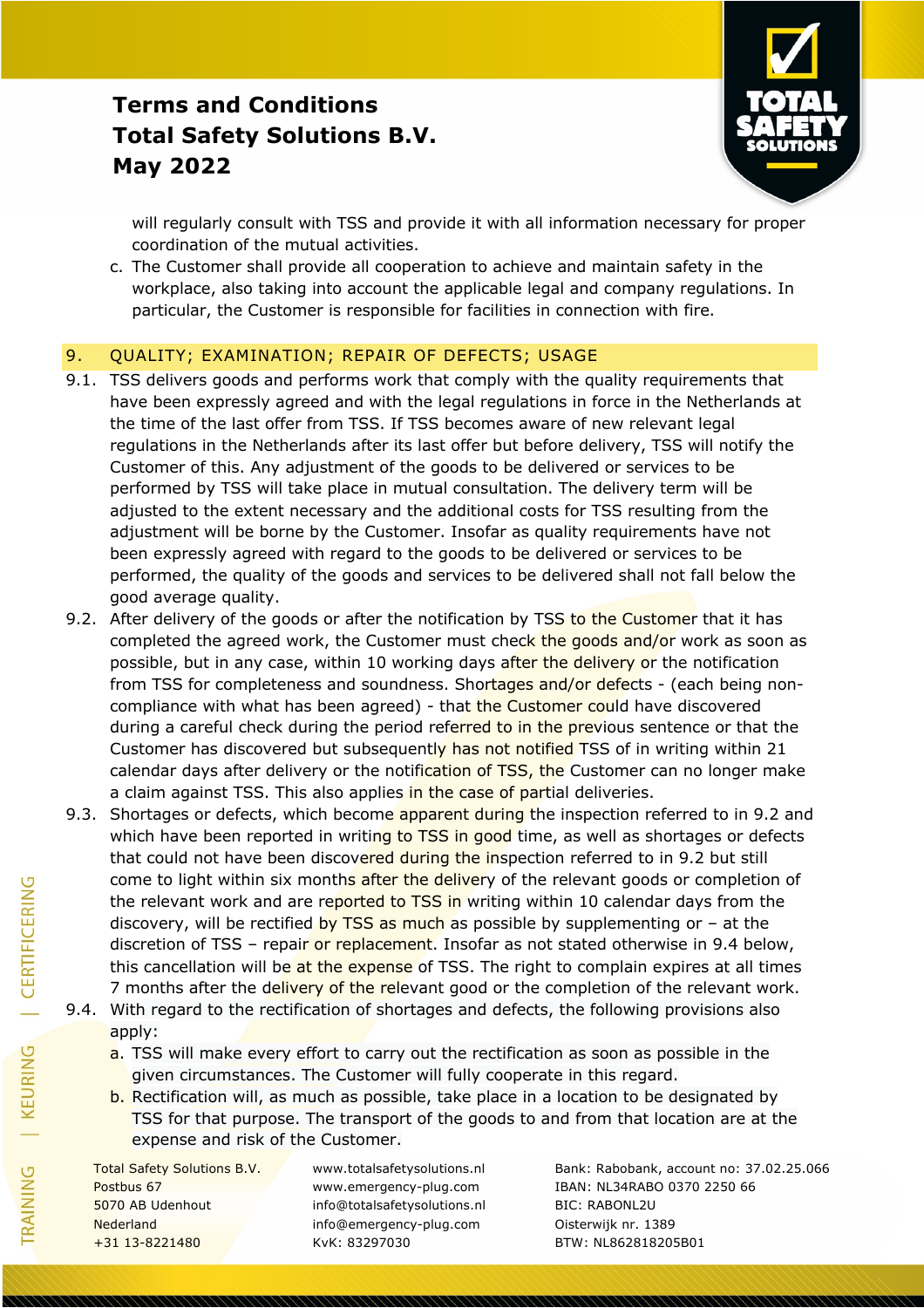

- c. In the event of rectification outside of the Netherlands, the travel and accommodation costs of (employees of) TSS, who will conduct research and carry out the rectification, will also be borne by the Customer.
- d. Goods or parts that are replaced automatically become the property of TSS. If the Customer's cooperation is required for this transfer of ownership, the Customer will provide this cooperation at TSS's first request.
- e. If shortages and/or defects occur with regard to goods that TSS has obtained from third parties or with regard to work that TSS has had performed by third parties, then - without prejudice to the provisions of 9.3 - the rectification thereof will only take place free of charge insofar as the third party bears the costs of rectification.
- f. The Customer has no right vis-à-vis TSS to rectify shortages and defects that are likely to be the result of normal wear and tear, improper or careless use, use not in accordance with the intended purpose, lack of maintenance, storage and transport and/or of not (correctly) following directions or instructions from TSS. The Customer is also not entitled to rectification of shortages and/or defects as a result of an 'external calamity' such as, among other things, a defective and/or a non-prescribed and/or damaged battery, use under water, etc.
- g. The Customer's right vis-à-vis TSS to rectification of shortages and/or defects lapses if the Customer carries out the rectification and/or other repairs by itself or has them carried out by a third party without TSS's prior consent. The right to rectify shortages and/or defects may also lapse if the Customer does not comply with the urgent advice to have the goods inspected periodically.
- h. The occurrence of shortages and/or defects does not constitute a ground for suspension of the Customer's payment obligation towards TSS. If the Customer does not fulfill its payment obligation even after a written demand to that effect, this entails forfeiture of its right to repair shortages and defects.
- 9.5. If the Customer makes a complaint about a shortage or defect that cannot be rectified or can only be rectified at a cost that is disproportionately high for TSS, TSS is not obliged to rectify the defect or shortage. In that case, the price for the delivered goods will be reduced, which reduction will be determined as much as possible on the basis of consultation between TSS and the Customer and with due observance of the unit prices used when the agreement in question was concluded, or the agreement in question may be rescinded (*ontbinden*) in writing, with the Customer only being entitled to rescind the agreement in question if the non-rectifiable shortage or defect is so objectionable to the Customer that, even despite a price reduction, it cannot reasonably be expected from the Customer to uphold the agreement in question.
- 9.6. The occurrence of shortages or defects in respect of which TSS has a duty to rectify, can - apart from the case referred to in 9.5 - only form a ground for recission by the Customer of the agreement in question, if TSS also fails to rectify the shortage or defect within a reasonable term after a written warning, taking into account all circumstances.
- 9.7. Any claim by the Customer with regard to compliance with, annulment or dissolution of the agreement will lapse if it does not legally institute a legal action against TSS. has

| CERTIFICERING

| KEURING

TRAINING

5070 AB Udenhout info@totalsafetysolutions.nl BIC: RABONL2U Nederland info@emergency-plug.com Oisterwijk nr. 1389 +31 13-8221480 KvK: 83297030 BTW: NL862818205B01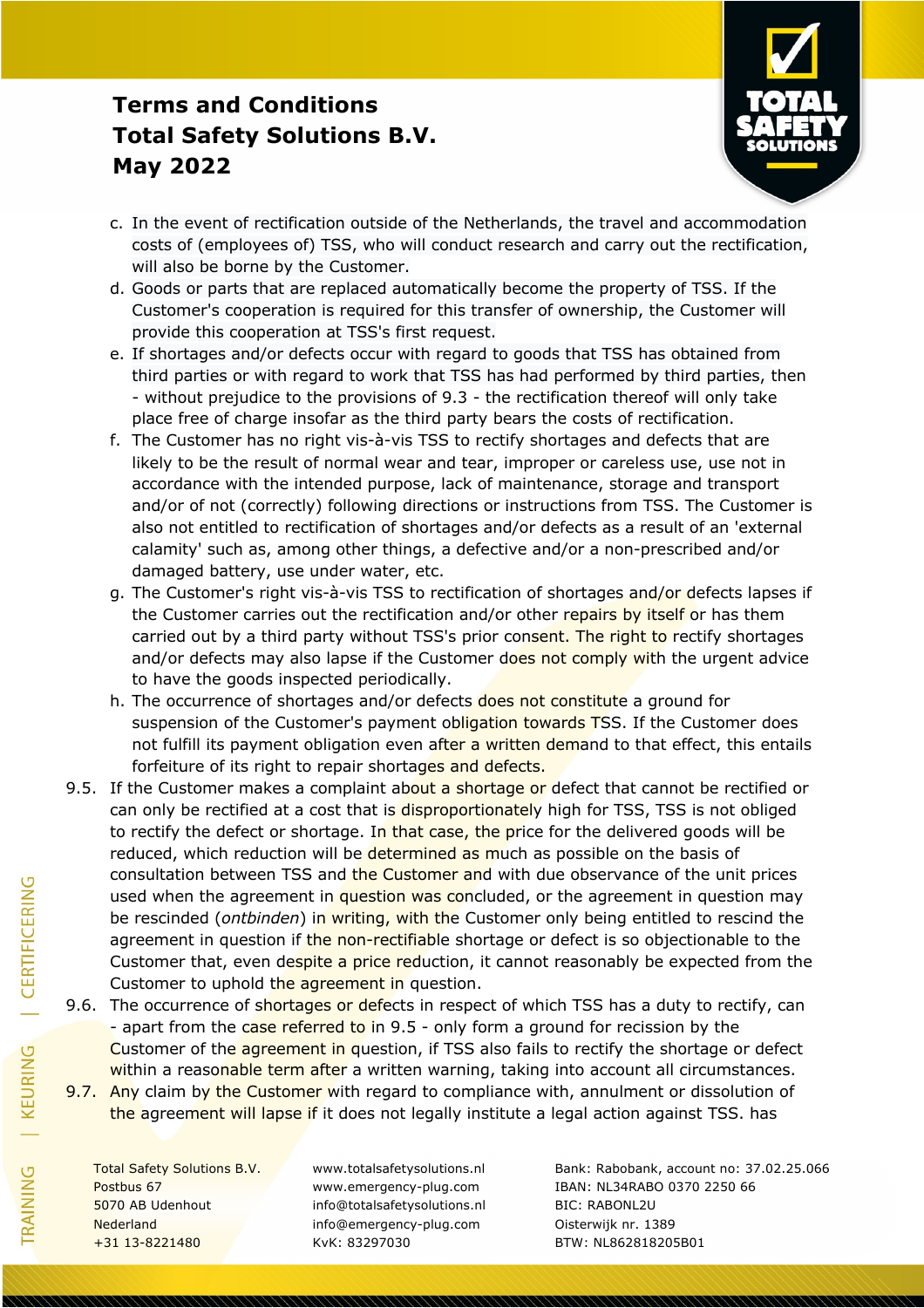

made within six (6) months after he has reported a shortage or defect in time in accordance with the provisions of 9.2 and 9.3.

- 9.8. The Customer will only use the goods and goods in the manner as described by TSS in the manual it supplies with the relevant goods and goods and in accordance with the other directions and instructions of TSS.
- 9.9. The Customer is not permitted to make any adjustments whatsoever to the goods supplied by TSS, or to resell, rent or otherwise make the goods supplied by TSS available to third parties, unless TSS has given explicit written permission to do so.
- 9.10. If the Customer complains about a shortage or defect, the Customer is obliged to immediately make the item or good concerned available to TSS so TSS can (among other things) investigate its functioning.

#### 10. CONFLICTING INDUSTRIAL/INTELLECTUAL PROPERTY RIGHTS

- 10.1. The ownership of all IP rights, however named, that rest on the goods delivered by TSS, rests fully and unconditionally with TSS at all times.
- 10.2. The Customer will respect all IP rights of TSS on the goods delivered by TSS and will not infringe or attempt to infringe them in any way.
- 10.3. If TSS makes use of materials, drawings, models, instructions, etc. from or on behalf of the Customer in the performance of an agreement with the Customer and a third party holds TSS liable for infringement of an industrial or intellectual property right in connection with the use of said materials, drawings, models, instructions, etc. from or on behalf of the Customer, TSS shall immediately inform the Customer thereof. TSS will leave the handling and settlement of the third-party claim to the Customer, which shall bear all costs and damage related to the third-party claim incurred and/or suffered by itself and TSS and shall indemnify TSS in this regard. TSS is authorized either to suspend the execution of the agreement in question pending the outcome of the Customer's actions vis-à-vis the third party, or to rescind (*ontbinden*)the agreement in question with immediate effect without being obliged to pay any compensation.

#### 11. FORCE MAJEURE

- 11.1. Force majeure applies to TSS as circumstances of a factual, legal or other nature, which whether or not foreseeable - prevent the timely fulfillment of the agreement through no fault of its own or, in the opinion of TSS, make timely fulfillment of the agreement particularly objectionable. Such circumstances include: strikes; business occupations; production interruptions as a result of machine breakdown, disruptions in the supply of energy and water or *fire, etc.; import*, export and production bans and other government measures; transportation barriers; pandemics; and failure of suppliers and auxiliary persons.
- 11.2. If a circumstance of force majeure occurs on the part of TSS, it will inform the Customer of this in due course. Unless it is beyond doubt that the force majeure situation will last thirty full working days or longer, TSS has the right to suspend the obligations the fulfillment of which is prevented by force majeure or, in the opinion of TSS, the fulfillment of which has become particularly onerous for TSS and the corresponding

5070 AB Udenhout info@totalsafetysolutions.nl BIC: RABONL2U Nederland info@emergency-plug.com Oisterwijk nr. 1389 +31 13-8221480 KvK: 83297030 BTW: NL862818205B01